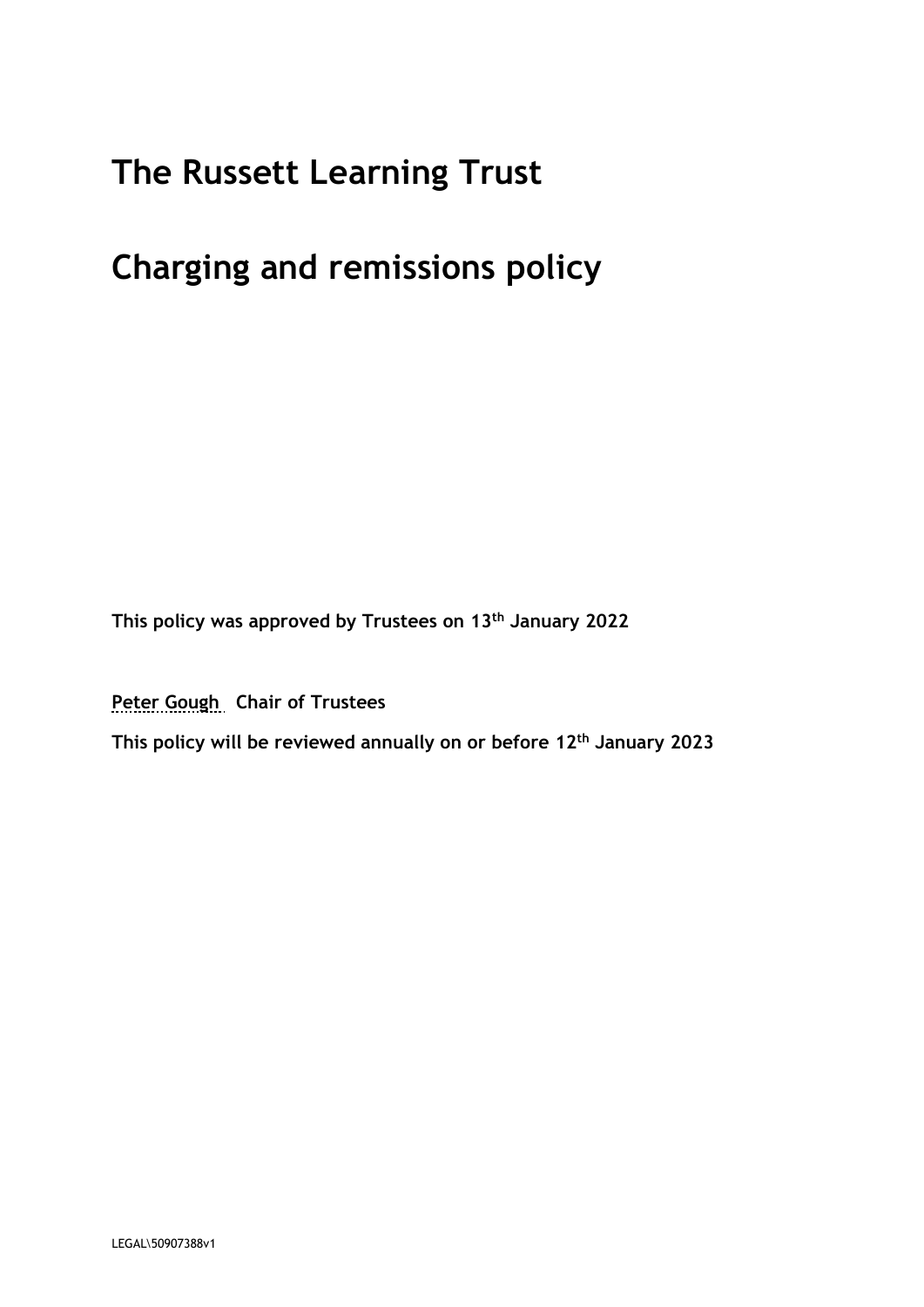#### **1 Admissions**

The Trust **does not** make requests for financial contributions (either in the form of voluntary contributions, donations or deposits (even if refundable) as any part its admissions process.

#### **2 Education provided during school hours**

Subject to the limited exceptions outlined in this policy, the Trust **does not** charge for education provided during school hours, including the supply of any materials, books, instruments or equipment.

### **3 Education provided outside of school hours**

**No charge** will be made for education provided outside of school hours if it is part of the national curriculum, part of a syllabus for a prescribed public examination that the pupil is being prepared for by any academy within the Trustor part of religious education.

#### **4 School meals**

- 4.1 The Trust **does not** charge for school meals where the pupil is eligible for free school meals or infant free school meals.
- 4.2 Pupils who are not entitled to free school meals **will** be charged.

#### **5 Transport**

The Trust **does not** charge for:

- transporting pupils to or from any of the Trust's premises where the local authority has a statutory obligation to provide transport
- transporting pupils to other premises where the governing body or local authority has arranged for pupils to be educated
- transport provided in connection with an educational visit

#### **6 Residential visits**

- 6.1 The Trust **does not** charge for:
	- education provided on any visit that takes place during school hours
	- education provided on any visit that takes place outside school hours if it is part of the national curriculum, or part of a syllabus for a prescribed public examination that the pupil is being prepared for by the academy or is part of religious education
	- supply teachers to cover for those teachers who are accompanying pupils on a residential visit

The Trust **will** charge for:

• Board and lodging but the charge must not exceed the actual cost.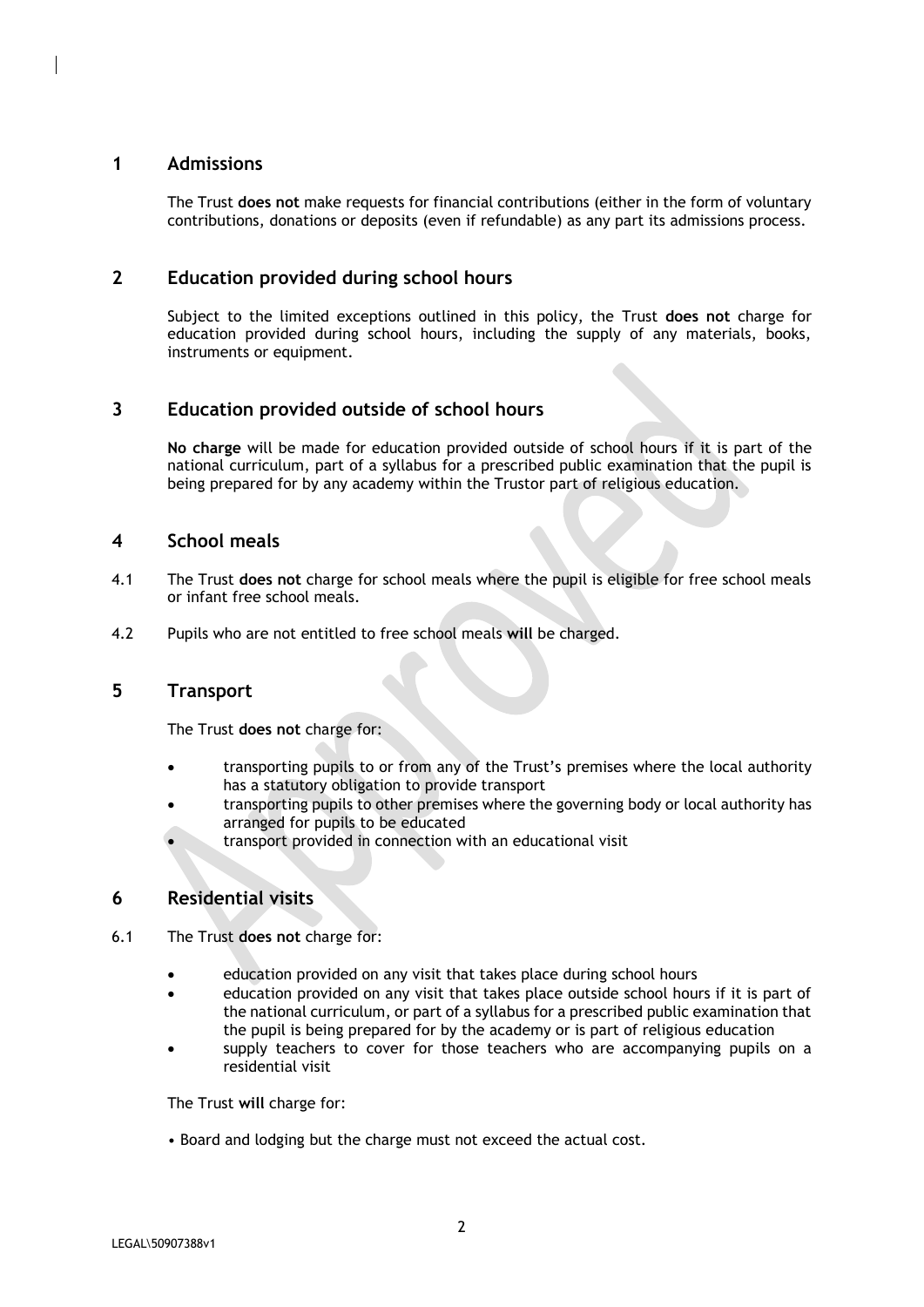## **7 Optional extras**

Charges may be made for some activities that are known as "optional extras".

Where an optional extra is being provided, a charge can be made for providing materials, books, instruments, or equipment. Optional extras are:

- Education provided outside of Academy time that is:
	- a) not part of the National Curriculum;

b) not part of a syllabus for a prescribed public examination that the pupil is being prepared for by any academy within the Trust;

c) not part of religious education.

• Examination/course entry fee(s) if the registered pupil/student has not been prepared for the examination(s) by any academy within the Trust.

• Transport other than that which is required to take the pupil/student to the academy at which the pupil/student is registered or to other premises where it has been arranged for the pupil to be provided with education.

• Board and lodging for a pupil on a residential visit.

The cost of optional extras may include:

• Any materials, books, instruments or equipment provided in connection with the optional extra.

• Non-teaching staff.

• Teaching staff engaged under contracts for services purely to provide an optional extra, this includes supply teachers engaged specifically to provide the optional extra.

• The cost, or a proportion of the costs, for teaching staff employed to provide tuition in playing an instrument where the tuition is an optional extra.

It is the expectation that normally parents/carers will contribute at least 75% of the costs which are deemed 'optional extras' excluding any recommended subsistence costs. Normally parents/carers will be expected to provide any food and drinks for pupils/students on a day trip. The Academy should make suitable arrangements for those pupils entitled to a free school meal.

Any charge made in respect of individual pupils/students will not exceed the actual cost of providing the optional extra activity, divided equally by the number of pupils/students participating. It will not, therefore, include an element of subsidy for any other pupils wishing to participate in the activity whose parents/carers are unwilling or unable to pay the full charge.

Furthermore, in cases where a small proportion of the activity takes place during Academy hours the charge cannot include the cost of alternative provision for those pupils/students who do not wish to participate. Therefore, no charge will be made for supply teachers to cover for those teachers who are absent from an academy accompanying pupils/students on a residential visit.

Participation in any optional extra activity will be based on parental choice and a willingness to meet the charges. Parental agreement is therefore a necessary pre-requisite for the provision of an optional extra where charges will be made.

The Executive Headteacher will recommend any remissions to the Optional Extras policy based on any exceptional case.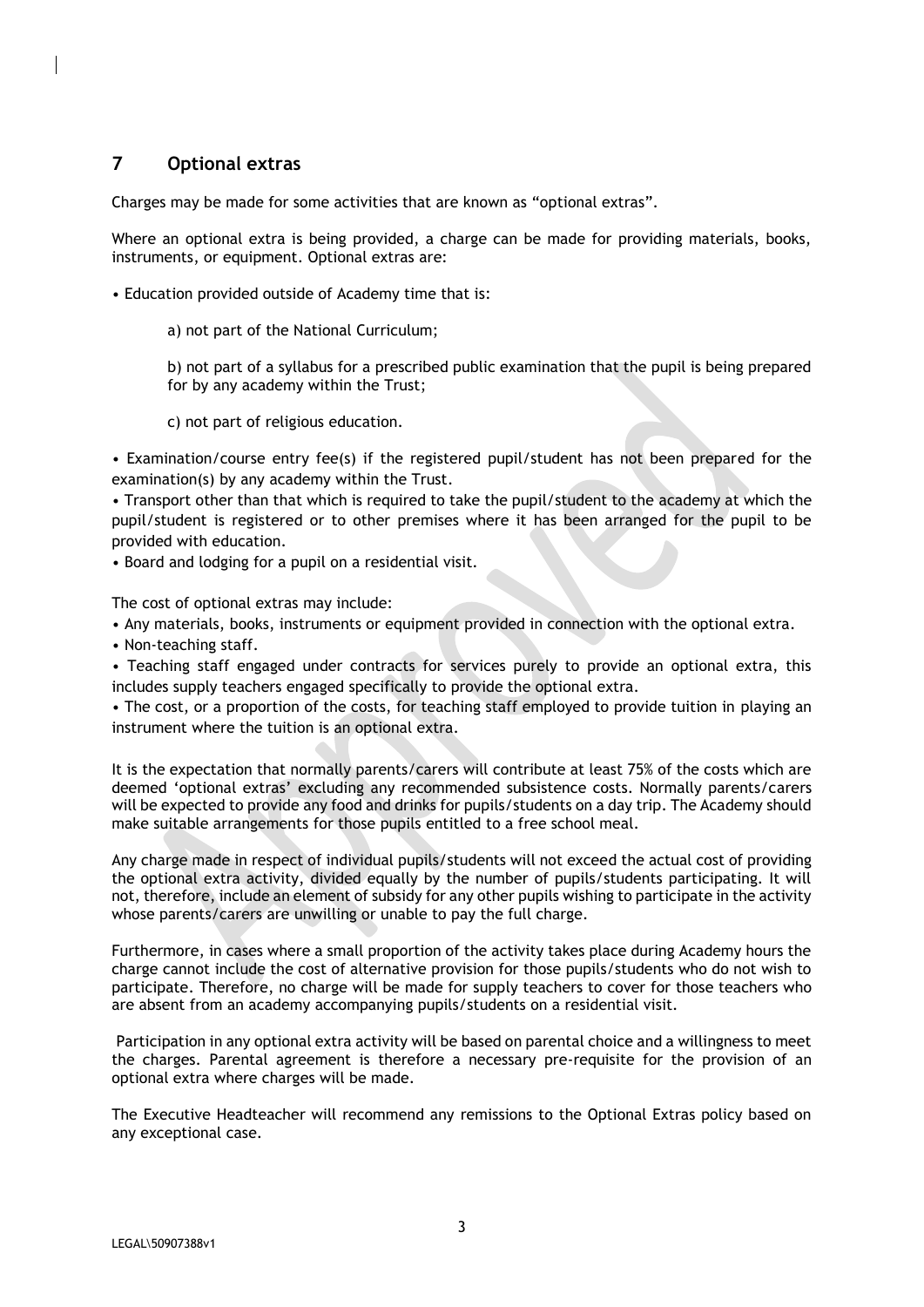#### **8 Voluntary contributions**

- 8.1 Voluntary contributions may be sought from parents/carers in respect of academy activities including non-curricular off-site visits.
- 8.2 The academy may ask parent/carers for voluntary contributions for the benefit of the academy or any of its activities
- 8.3 Where it is intended that an activity is to be funded by voluntary contributions, the Executive Headteacher will ensure that parents/ carers are made aware at the outset that:
	- The activity can cannot be funded without voluntary contributions
	- There is not obligation to make any contribution
	- If insufficient voluntary contributions are raised from the activity and the academy is unable to fund it from some other source, then the activity with be cancelled

No pupil will be excluded from an activity simply because his or her parents/carers are unwilling or unable to pay. Pupils whose parents/ carers are unwilling/ unable to pay will still be given an equal chance to participate in the activity

#### **9 Remissions**

Parents/carers who can prove they are in receipt of the following benefits **may** be exempt from paying certain costs (including the cost of board and lodging related to residential visits):

- Income Support
- Income based Job-seekers Allowance
- Child Tax Credit (where the person is not receiving Working Tax Credit as well and has an annual gross income of no more than £16,190)
- Support under part VI of the Immigration and Asylum Act 1999
- Guaranteed Element of State Pension Credit
- Working Tax Credit run-on
- Income related employment and support allowance
- Universal Credit

### **10 Approving Educational Visits**

It is the Executive Headteacher responsibility to approve all educational visits through EVOLVE. However, in the following circumstances the Executive Headteacher must discuss proposed visits with the Local Governing Committee and secure their approval:

- any trip involving foreign travel
- any trip requiring a parental contribution exceeding £100
- any trip requiring an Academy contribution exceeding £100 per student

• any non-curricular trip where at least 75% of the total cost, not including recommended subsistence, is not met by parental contribution

• any trip which is likely to lead to public interest.